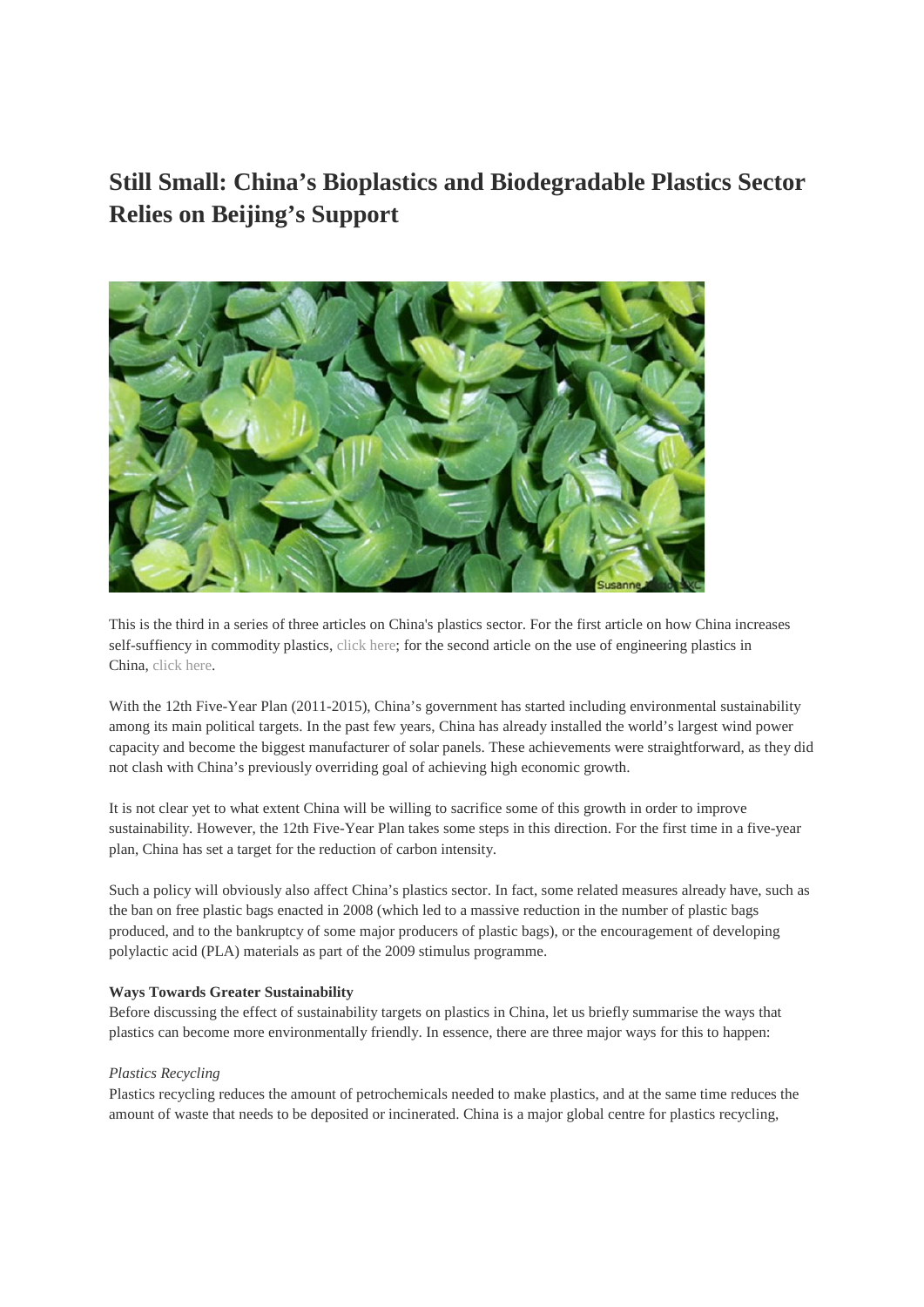importing more than eight million tons of waste plastics on top of the approximately 10 million tons recovered from domestic sources.

However, this article will not focus on plastics recycling but rather on those approaches aimed at achieving sustainability at an earlier stage of the product life-cycle.

#### *Biodegradable Plastics*

Biodegradable plastics are made from traditional petrochemicals or renewable sources but are modified in order to increase their degradability under naturally-occurring conditions.

## *Bioplastics*

Bioplastics are made from renewable biomass such as starch and vegetable oil rather than from petrochemical sources. Bioplastics often are biodegradable, but do not necessarily have to be.

### *Biodegradable Plastics*

Biodegradable plastics are already firmly established in some high-value areas such as medical fibres, where biodegradability is less of a sustainability issue but rather a major selling point, such as suture thread that gradually degrades and gets absorbed rather than having to be removed. There are several different types of biodegradable plastics, including those made from petrochemical sources (eg, polyvinyl alcohol, polyparadioxanone, polycaprolactone, carbon dioxide copolymer), and those from renewable sources (eg, PLA, polyhydroxyalkanoate). Biodegradable plastics of both types receive substantial political and research support in China. The National Development and Reform Commission has set up a biomass special equity fund, and institutions such as the Institutes of Physics and Chemistry of the Chinese Academy of Sciences, Tsinghua University, and Sichuan University are actively egaged in research.

Sinopec Beijing Research Institute is focusing on poylparadioxanone, particularly on reducing costs and improving production processes. For carbon dioxide copolymer, the technology has already been licensed to a company in Jiangsu province, which has set up a capacity of 20 kilotonnes-per-year for a material that is primarily used in foaming materials, packaging materials, and films.

Despite these efforts, biodegradable plastics still encounter a number of problems such as high cost, difficulties in processing, and inferior mechanical properties. Their market share is very small compared to that of durable, typically petrochemical-based plastics, and will likely only grow if the political support arising from China's sustainability goals will continue.

#### **Bioplastics**

As bioplastics are directly made from renewable resources and thus provide sustainability at the earliest possible stage of the plastics product life-cycle, they are expected to be among the biggest winners from China's efforts to move towards a green economy.

To be fair, the sustainability of bioplastics needs to be qualified somewhat. Bioplastics manufacturing still tends to rely on oil as an input factor, for example to run farm machinery or to provide fertiliser. As a result, the resource savings tend to be far below 100 per cent, with different studies for different materials indicating savings from 0 to up to 50 per cent.

However, as bioplastics are generally still at an early stage of development, these figures may improve later, for example by utilising farm by-products as raw materials, shifting to renewable energy to power farm equipment, optimising production processes, etc.

Among the most important bioplastics in China are:

*Starch-based Plastics*